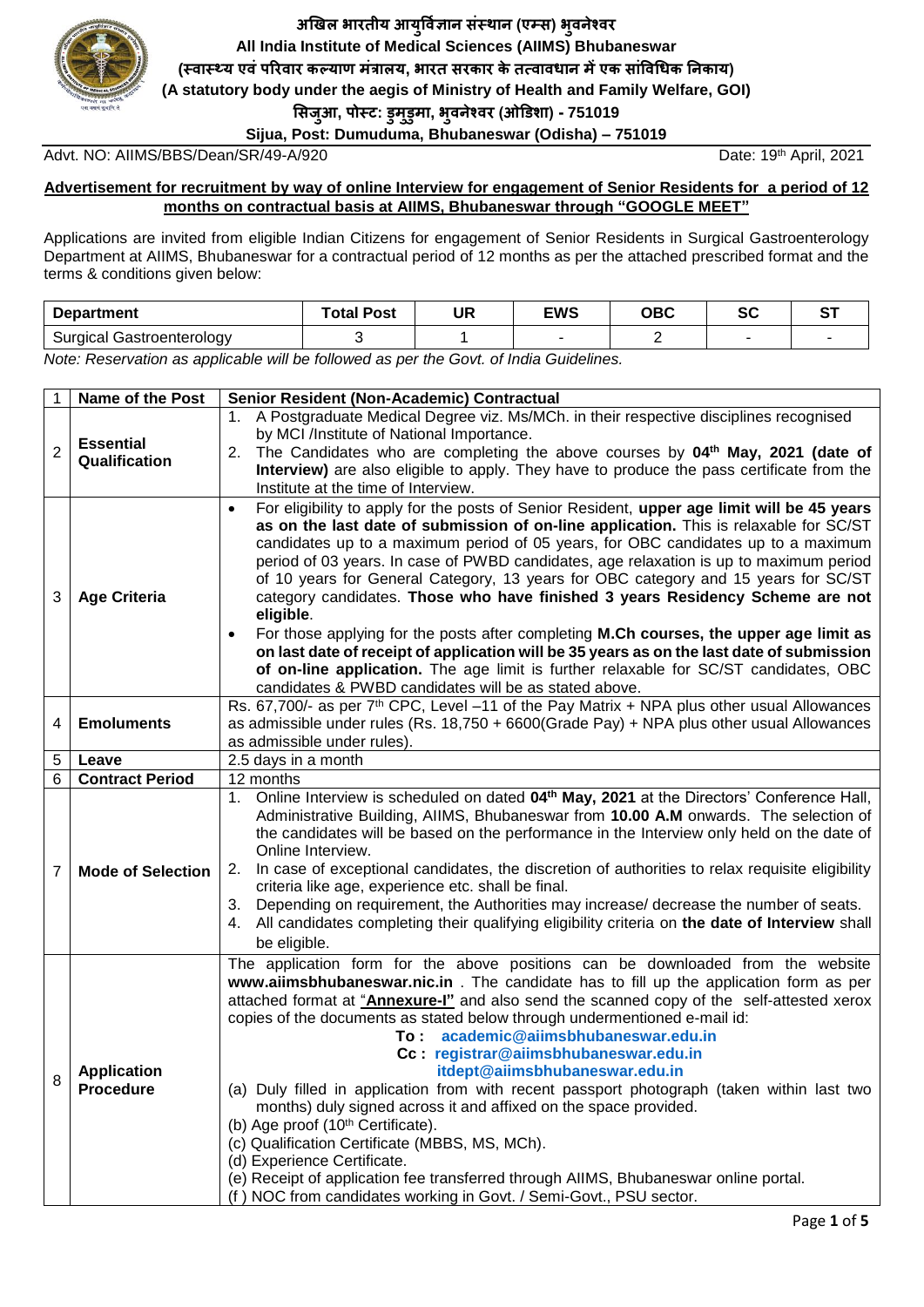## **Terms and Conditions:**

- i) Director AIIMS, Bhubaneswar reserves the right to cancel the advertisement at any point of time without prior notice or fill up less / more number of posts as advertised depending upon the requirement of the Institute.
- ii) The original certificates i.e. MBBS/ Internship Completion Certificate, Qualifying degrees (MBBS/ MS/MCh) Medical Registration Certificate, Date of Birth Certificate, Caste Certificate/ (OPH) etc., of the candidates who is selected for the post of Senior Resident will be verified subsequently at the time of joining.
- iii) **During verification of original certificates, if any discrepancy is noticed, their candidature / appointment will be cancelled.**
- iv) If any candidate who joins the post and leave/ resign/ terminate before the completion of the tenure, it can be done by giving one month's notice from either side as per rules or by depositing pay and allowances with the Institute for the period of which notice period falls short of one month.
- v) The engagement of Senior Residents will only be made on contractual basis for a period of eleven (12) months or explicit rights for any liability to be discharged by the AIIMS, Bhubaneswar. This contractual engagement may not be claimed as a matter of right to be selected for the Tenure engagement
- vi) **Candidates working in Govt. / Semi-Govt., PSU should bring NOC from their present employer. The candidates will not be permitted for Interview, without producing "No Objection Certificate" from their employer.**

#### **THE DETAILS OF APPLICATION FEE & ITS TRANSFER IN RESPECT OF CONTRACTUAL SENIOR RESIDENTS (NON-ACADEMIC) ARE AS FOLLOWS:**

### **Application Fees:**

I. General/EWS / OBC Category : Rs. 1000/- with transaction charges, as applicable.

- 
- II. SC/ST Category : Rs. 500/- + Transaction Charges as applicable.
- III. PWBD Category **: No application Fees**
- 

Payment to be made to AIIMS, Bhubaneswar through online link

<https://paylink.sabpaisa.in/PayLink/getFormDetail?formId=183&clientId=3323>

and acknowledgement thereof is required to be attached along with the application.

### **Instruction to the Candidates :**

- Keeping in view the present COVID-19 Pandemic situation, it has been decided by the Competent Authority to conduct the online interview for the post of Senior Resident in the Department of Surgical Gastroenterology for a contractual period of 12 months through **"Google Meet".**
- Candidates are advised to fill up the attached application form as per the Advertisement affix their latest photograph (photograph taken within last two months) duly self-signed (half on application and half on the photograph) along with the relevant supporting documents as specified at Para – 7 of the Advertisement and send the scanned copy of the application by **30th April, 2021** through e-mail as stated below:

**TO: [academic@aiimsbhubaneswar.edu.in](mailto:academic@aiimsbhubaneswar.edu.in) C.C: [registrar@aiimsbhubaneswar.edu.in](mailto:registrar@aiimsbhubaneswar.edu.in) [itdept@aiimsbhubaneswar.edu.in](mailto:itdept@aiimsbhubaneswar.edu.in)**

- **Applications received after 5 p.m. on 30th April, 2021 will not be accepted.**
- **The candidates are advised to be available through online by opening their email from 09.30 A.M onwards as per the given interview time schedule. The candidates will get a mail with a "Google Meet" link from AIIMS, Bhubaneswar in their given mail ID submitted by them in their Application form on 03rd May, 2021. The candidates will attend the interview before the Selection Committee Members of AIIMS, Bhubaneswar on 04th May, 2021 as per the Interview schedule**.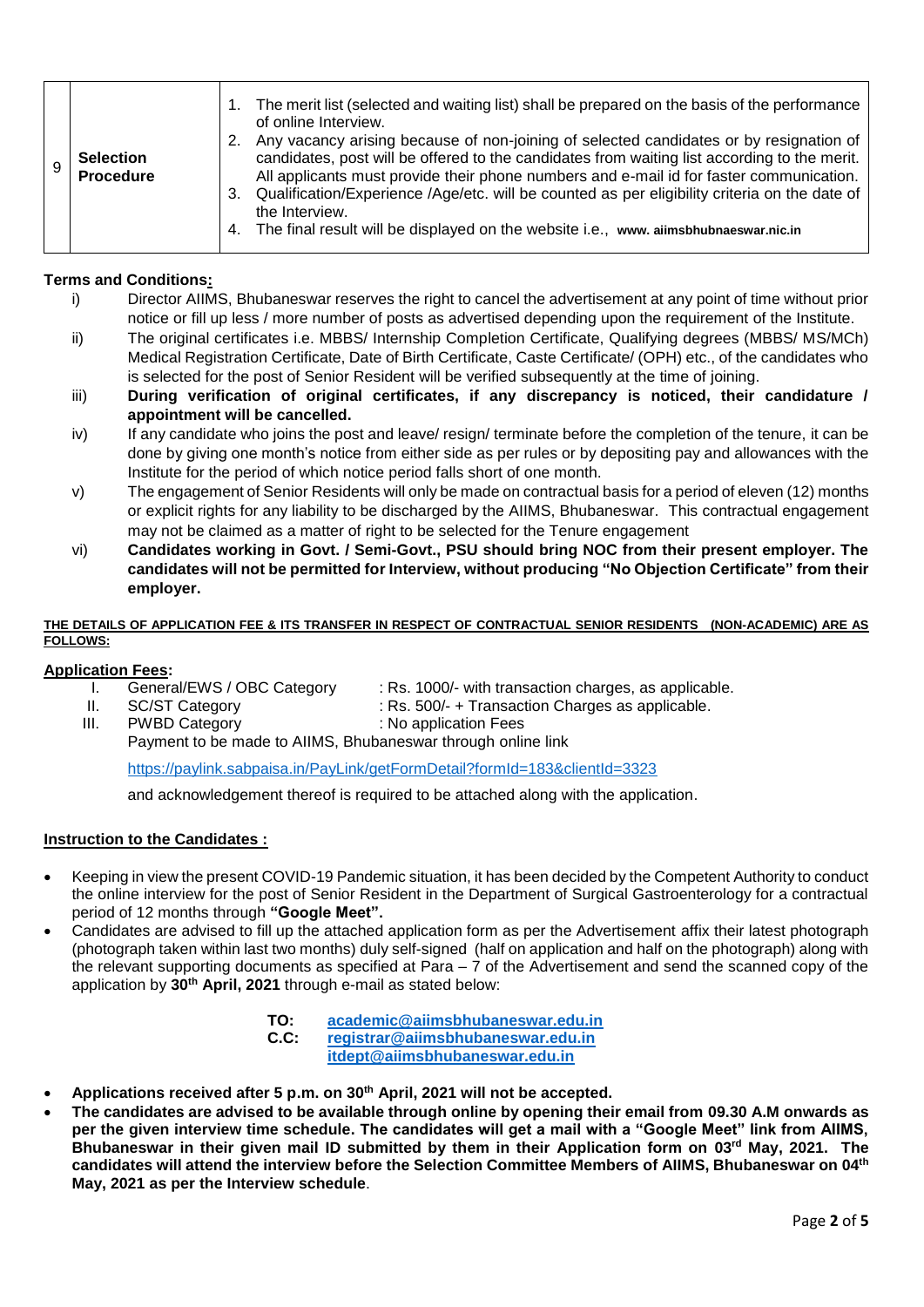- **During the interview process the candidates are advised to show their filled in application along with selfattested photograph affixed on the application and other details duly filled in along with all original certificates at the time of Interview to the Selection Committee Members.**
- If any candidate is not able to attend the Online Interview due to no contact from his/her side because of nonavailability of online mode/no internet access, it will be presumed that the candidate has not attended the Interview. The decision in this regard by the Competent Authority of AIIMS, Bhubaneswar will be final and binding on the candidates.

**The Schedule is as under:-**

| <b>SCHEDULE</b>         | <b>DATE &amp; TIME</b>                  |
|-------------------------|-----------------------------------------|
| <b>Online Interview</b> | $04th$ May, 2021 From 10:00 A.M onwards |

*For latest updates candidates are advised to regularly visit our Institute website www.aiimsbhubaneswar.nic.in*

> *Sd/-* **REGISTRAR AIIMS, Bhubaneswar**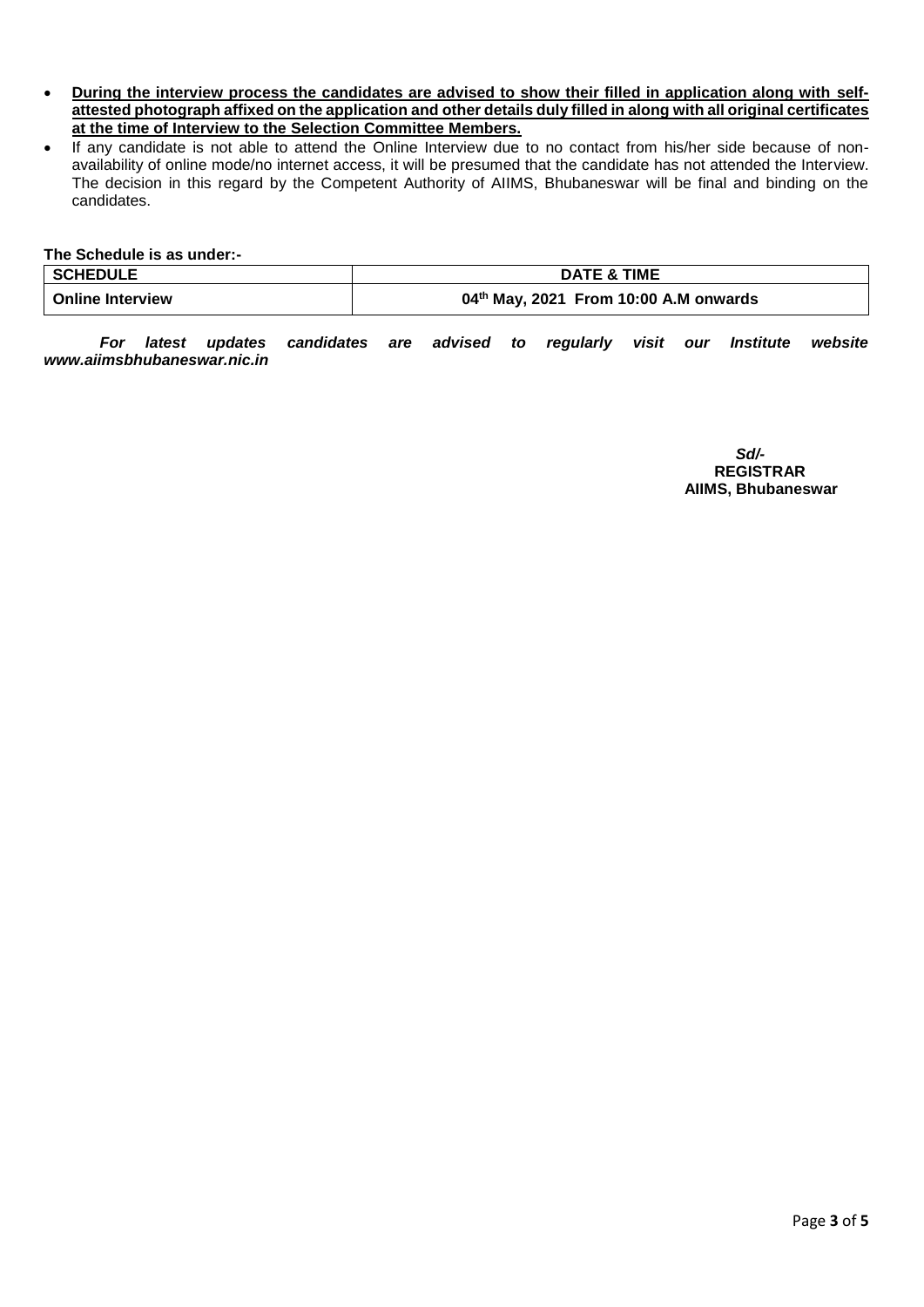

**All India Institute of Medical Sciences (AIIMS) Bhubaneswar (**A statutory body under the aegis of Ministry of Health and Family Welfare, GOI**) Sijua, Post :Dumuduma, Bhubaneswar (Odisha) – 751 019 Web site[: www.aiimsbhubaneswar.edu.in](http://www.aiimsbhubaneswar.edu.in/)**

# APPLICATION FORM FOR ONLINE INTEVIEW FOR THE POST OF SENIOR RESIDENT

| Advertisement No.      | AIIMS/BBS/Dean/SR/49-A/920 | dated 19-04-2021 | Please<br>attach<br>recent                                      |
|------------------------|----------------------------|------------------|-----------------------------------------------------------------|
| Name of the Department | SURGICAL GASTROENTEROLOGY  |                  | size<br>passport<br>photograph taken within<br>last two months. |

#### Personal Details (in Block Letters)

| 1. Full Name                                                                                                    |  |  |  |  |  |
|-----------------------------------------------------------------------------------------------------------------|--|--|--|--|--|
|                                                                                                                 |  |  |  |  |  |
|                                                                                                                 |  |  |  |  |  |
| 2. Father's /Husband's<br>Name                                                                                  |  |  |  |  |  |
|                                                                                                                 |  |  |  |  |  |
|                                                                                                                 |  |  |  |  |  |
| the contract of the contract of the contract of the contract of the contract of the contract of the contract of |  |  |  |  |  |

| 3. Address for |  |  |  |  |  |
|----------------|--|--|--|--|--|
| Correspondence |  |  |  |  |  |
|                |  |  |  |  |  |
|                |  |  |  |  |  |
|                |  |  |  |  |  |

| 4. Permanent Address |  |  |  |  |  |
|----------------------|--|--|--|--|--|
|                      |  |  |  |  |  |
|                      |  |  |  |  |  |
|                      |  |  |  |  |  |

| 5. E-mail Id<br>(In capital letters) |  |  |  |  |  |
|--------------------------------------|--|--|--|--|--|
| 6. Phone/Cell No.1                   |  |  |  |  |  |
| Phone/Cell No.2                      |  |  |  |  |  |
| Land Line No.                        |  |  |  |  |  |

| 7. Date of Birth (Please attach | D | м | м |  |  | 8. Nationality                           |  |
|---------------------------------|---|---|---|--|--|------------------------------------------|--|
| document for evidence)          |   |   |   |  |  |                                          |  |
|                                 |   |   |   |  |  | 9. Name of the State to which you belong |  |
|                                 |   |   |   |  |  | 10. Gender (Male / Female)               |  |

| -44<br>Iategorv<br>- 11 | UR | <b>OBC</b> | --<br>- JU | $\sim$ |
|-------------------------|----|------------|------------|--------|
|                         |    |            |            |        |

| 12. If Physically Challenged (OPH Category) |  |
|---------------------------------------------|--|
| <b>Disability</b><br>Percentage             |  |